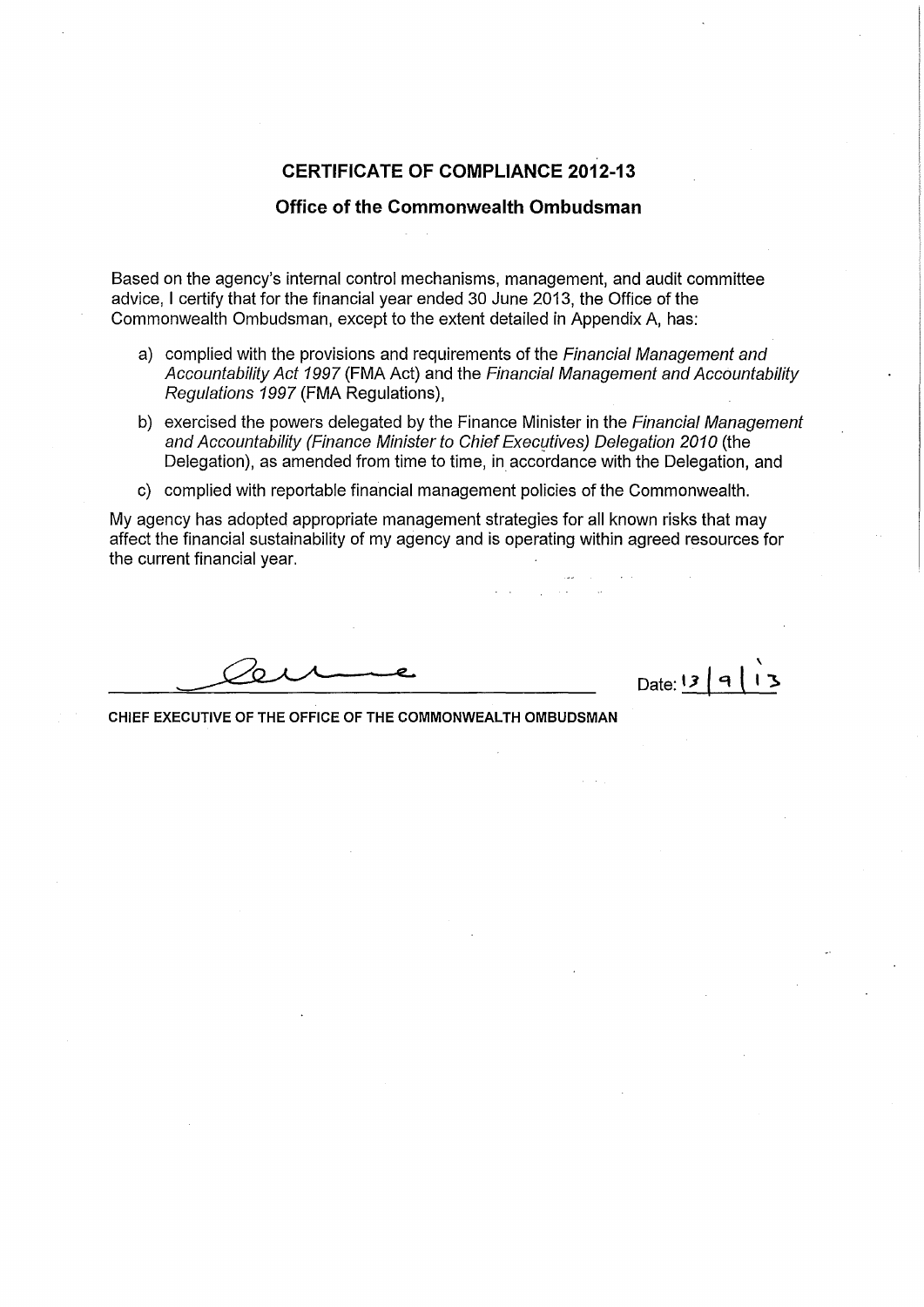# **Appendix A: non-compliance schedule template**

## **CERTIFICATE OF COMPLIANCE 2012-13**

### **Office of the Commonwealth Ombudsman**

This schedule specifies details of known instances of non-compliance with the Australian Government financial management framework.

| Requirement of<br>non-compliance                               | Title of relevant<br>section,<br>regulation or<br>policy                | Number of<br>instances of<br>non-<br>compliance | The circumstances of non-compliance<br>with the requirements                                                                                                                                                                                                                                                                                                                                                                                                          | <b>Action taken</b>                                                                                                                                                                                                                                                             |
|----------------------------------------------------------------|-------------------------------------------------------------------------|-------------------------------------------------|-----------------------------------------------------------------------------------------------------------------------------------------------------------------------------------------------------------------------------------------------------------------------------------------------------------------------------------------------------------------------------------------------------------------------------------------------------------------------|---------------------------------------------------------------------------------------------------------------------------------------------------------------------------------------------------------------------------------------------------------------------------------|
| FMA Act                                                        | Section 60<br>Misuse of<br>Commonwealth<br>credit card                  | 4                                               | There was one instance where officials<br>accidentally made personal purchases<br>using public money.<br>There were three instances where<br>officials made purchases without and/or<br>insufficient approval to spend public<br>money.                                                                                                                                                                                                                               | Officials involved were<br>reminded of the policies and<br>guidelines relating to credit<br>cards.<br>Officials involved were<br>reminded of the policies and<br>guidelines relating to credit<br>cards.                                                                        |
| <b>FMA</b><br>Regulations                                      | Regulation 7<br>Commonwealth<br>Procurement<br>Guidelines (Act,<br>s64) | 5                                               | There were five instances of non-<br>compliance relating to recording<br>executed contracts on AusTender within<br>42 days.                                                                                                                                                                                                                                                                                                                                           | Clarification and advice<br>provided to delegates and<br>officers regarding the need<br>to apply framework<br>requirements.                                                                                                                                                     |
|                                                                | Regulation 9<br>Approval of<br>spending<br>proposals                    | 21                                              | There were five instances of non-<br>compliance relating to spending of public<br>money without approval.<br>There were 16 instances of non-<br>compliance relating to purchases<br>exceeding the amount approved by the<br>delegate. Most of these related to<br>transactional fees such as credit card<br>surcharges, GST or Central<br><b>Administration Fees.</b><br>All transactions were for low values<br>(<\$6,000) with the majority being below<br>\$1,000. | The Office has streamlined<br>its procurement processes<br>and has adopted the process<br>used by the Department of<br>Finance and Deregulation.<br>Clarification and advice<br>provided to delegates and<br>officers regarding the need<br>to apply framework<br>requirements. |
| The Delegation                                                 |                                                                         | <b>NIL</b>                                      |                                                                                                                                                                                                                                                                                                                                                                                                                                                                       |                                                                                                                                                                                                                                                                                 |
| The financial<br>management<br>policies of the<br>Commonwealth |                                                                         | <b>NIL</b>                                      |                                                                                                                                                                                                                                                                                                                                                                                                                                                                       |                                                                                                                                                                                                                                                                                 |
| <b>Total reported</b><br>instances of<br>non-compliance        |                                                                         | 30                                              |                                                                                                                                                                                                                                                                                                                                                                                                                                                                       |                                                                                                                                                                                                                                                                                 |